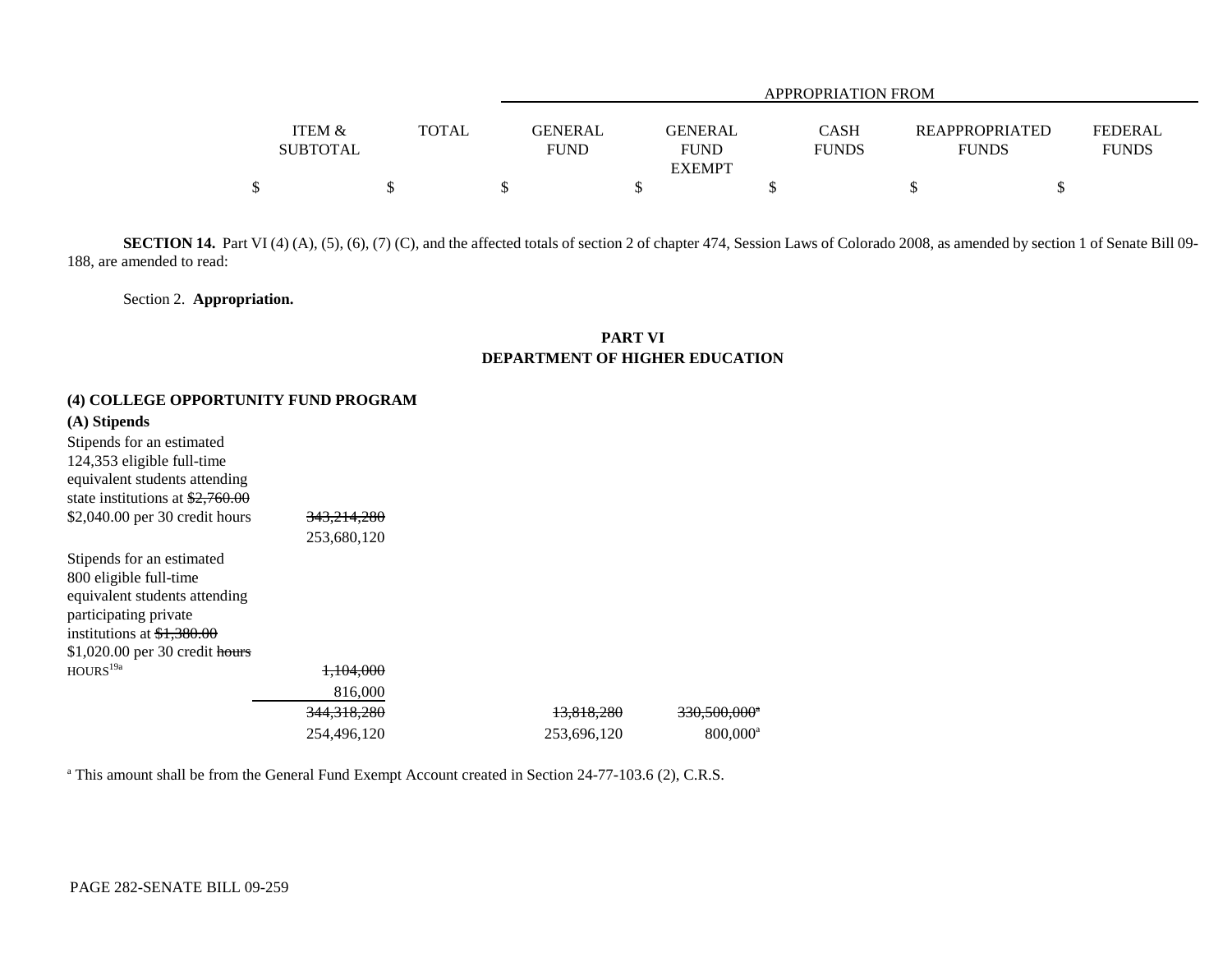|                                                                                       |                                             |              | APPROPRIATION FROM |                               |    |                                                |               |                             |    |                                             |                                |
|---------------------------------------------------------------------------------------|---------------------------------------------|--------------|--------------------|-------------------------------|----|------------------------------------------------|---------------|-----------------------------|----|---------------------------------------------|--------------------------------|
|                                                                                       | <b>ITEM &amp;</b><br><b>SUBTOTAL</b>        | <b>TOTAL</b> |                    | <b>GENERAL</b><br><b>FUND</b> |    | <b>GENERAL</b><br><b>FUND</b><br><b>EXEMPT</b> |               | <b>CASH</b><br><b>FUNDS</b> |    | <b>REAPPROPRIATED</b><br><b>FUNDS</b>       | <b>FEDERAL</b><br><b>FUNDS</b> |
|                                                                                       | \$                                          | \$           | \$                 |                               | \$ |                                                | $\mathcal{S}$ |                             | \$ | \$                                          |                                |
| (B) Fee-for-service<br><b>Contracts with State</b><br><b>Institutions</b>             | 306,588,826<br>280,427,234                  | 650,907,106  |                    | 306,588,826<br>280, 427, 234  |    |                                                |               |                             |    |                                             |                                |
|                                                                                       |                                             | 534,923,354  |                    |                               |    |                                                |               |                             |    |                                             |                                |
| (5) GOVERNING BOARDS<br>(A) Trustees of Adams<br>State College <sup>20, 20a, 21</sup> | 22, 305, 146<br>22,862,997<br>$(285.3$ FTE) |              |                    |                               |    |                                                |               | 8,254,548 <sup>a</sup>      |    | $14,050,598$ <sup>b</sup><br>$12,149,322^b$ | $2,459,127$ °                  |

<sup>a</sup> Of this amount, \$7,811,548 shall be from the students' share of tuition and \$443,000 shall be from academic fees and academic facility fees.

<sup>b</sup> Of this amount, \$3,806,040 \$2,813,160 shall be from General Fund appropriated to the College Opportunity Fund Program in the Department of Higher Education for student stipend payments and \$10,244,558 \$9,336,162 shall be from General Fund appropriated to the College Opportunity Fund Program in the Department of Higher Education for fee-for-service contracts.

c THIS AMOUNT REFLECTS FUNDS ANTICIPATED TO BE RECEIVED PURSUANT TO THE FEDERAL AMERICAN RECOVERY AND REINVESTMENT ACT OF 2009.

| (B) Trustees of Mesa State            |                       |                         |                         |                     |
|---------------------------------------|-----------------------|-------------------------|-------------------------|---------------------|
| <b>College</b> <sup>20, 20a, 21</sup> | <del>49,272,855</del> | $26.190.569^{\text{a}}$ | 23,082,286 <sup>b</sup> |                     |
|                                       | 50,196,176            |                         | 19.888.392 <sup>b</sup> | $4,117,215^{\circ}$ |
|                                       | $(474.8$ FTE)         |                         |                         |                     |

<sup>a</sup> Of this amount, \$25,765,569 shall be from the students' share of tuition and \$425,000 shall be from academic fees and academic facility fees.

<sup>b</sup> Of this amount, \$12,226,800 \$9,037,200 shall be from General Fund appropriated to the College Opportunity Fund Program in the Department of Higher Education for student stipend payments and \$10,855,486 \$10,851,192 shall be from General Fund appropriated to the College Opportunity Fund Program in the Department of Higher Education for fee-for-service contracts.

c THIS AMOUNT REFLECTS FUNDS ANTICIPATED TO BE RECEIVED PURSUANT TO THE FEDERAL AMERICAN RECOVERY AND REINVESTMENT ACT OF 2009.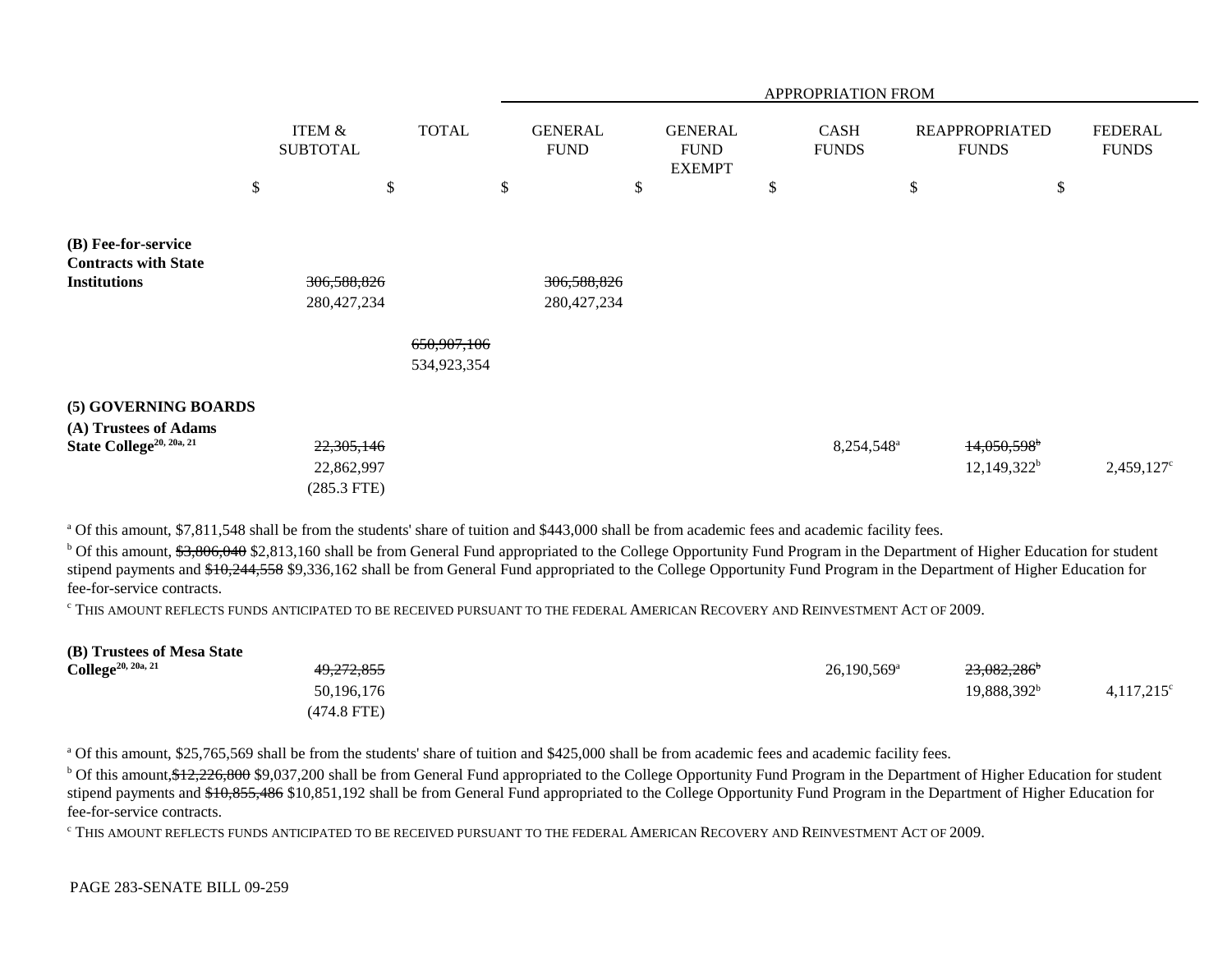|                                                                       |    |                                               |    |  | <b>APPROPRIATION FROM</b> |                               |    |                                                |    |                             |    |                                                      |                                |
|-----------------------------------------------------------------------|----|-----------------------------------------------|----|--|---------------------------|-------------------------------|----|------------------------------------------------|----|-----------------------------|----|------------------------------------------------------|--------------------------------|
|                                                                       |    | ITEM &<br><b>SUBTOTAL</b>                     |    |  | <b>TOTAL</b>              | <b>GENERAL</b><br><b>FUND</b> |    | <b>GENERAL</b><br><b>FUND</b><br><b>EXEMPT</b> |    | <b>CASH</b><br><b>FUNDS</b> |    | <b>REAPPROPRIATED</b><br><b>FUNDS</b>                | <b>FEDERAL</b><br><b>FUNDS</b> |
|                                                                       | \$ |                                               | \$ |  | \$                        |                               | \$ |                                                | \$ |                             | \$ | \$                                                   |                                |
|                                                                       |    |                                               |    |  |                           |                               |    |                                                |    |                             |    |                                                      |                                |
| (C) Trustees of                                                       |    |                                               |    |  |                           |                               |    |                                                |    |                             |    |                                                      |                                |
| <b>Metropolitan State College</b><br>of Denver <sup>20, 20a, 21</sup> |    | 100,033,202<br>102,884,467<br>$(1,124.0$ FTE) |    |  |                           |                               |    |                                                |    | 53,222,055 <sup>a</sup>     |    | $46,811,147$ <sup>b</sup><br>39,727,568 <sup>b</sup> | 9,934,844°                     |

<sup>a</sup> Of this amount, \$52,322,055 shall be from the students' share of tuition and \$900,000 shall be from academic fees and academic facility fees.

<sup>b</sup> Of this amount, \$43,917,120 \$32,460,480 shall be from General Fund appropriated to the College Opportunity Fund Program in the Department of Higher Education for student stipend payments and \$2,894,027 \$7,267,088 shall be from General Fund appropriated to the College Opportunity Fund Program in the Department of Higher Education for fee-for-service contracts.

c THIS AMOUNT REFLECTS FUNDS ANTICIPATED TO BE RECEIVED PURSUANT TO THE FEDERAL AMERICAN RECOVERY AND REINVESTMENT ACT OF 2009.

| (D) Trustees of Western              |                       |                          |                                    |                     |
|--------------------------------------|-----------------------|--------------------------|------------------------------------|---------------------|
| State College <sup>20, 20a, 21</sup> | <del>21,043,253</del> | $9.333.422^{\mathrm{a}}$ | <del>11,709,831</del> <sup>b</sup> |                     |
|                                      | 21,506,439            |                          | $9,892,147^{\rm b}$                | $2,280,870^{\circ}$ |
|                                      | $(241.5$ FTE)         |                          |                                    |                     |

<sup>a</sup> Of this amount, \$9,307,422 shall be from the students' share of tuition and \$26,000 shall be from academic fees and academic facility fees.

<sup>b</sup> Of this amount, \$4,002,000 \$2,958,000 shall be from General Fund appropriated to the College Opportunity Fund Program in the Department of Higher Education for student stipend payments and \$7,707,831 \$6,934,147 shall be from General Fund appropriated to the College Opportunity Fund Program in the Department of Higher Education for fee-for-service contracts.

c THIS AMOUNT REFLECTS FUNDS ANTICIPATED TO BE RECEIVED PURSUANT TO THE FEDERAL AMERICAN RECOVERY AND REINVESTMENT ACT OF 2009.

#### **(E) Board of Governors of**

| the Colorado State                           |                        |                          |                                     |             |
|----------------------------------------------|------------------------|--------------------------|-------------------------------------|-------------|
| University System <sup>20, 20a, 22, 23</sup> | <del>356,966,364</del> | 217.342.038 <sup>a</sup> | <del>139,624,326</del> <sup>b</sup> |             |
|                                              | 364,382,402            |                          | 113.768.880 <sup>b</sup>            | 33,271,484° |
|                                              | $(4,070.7$ FTE)        |                          |                                     |             |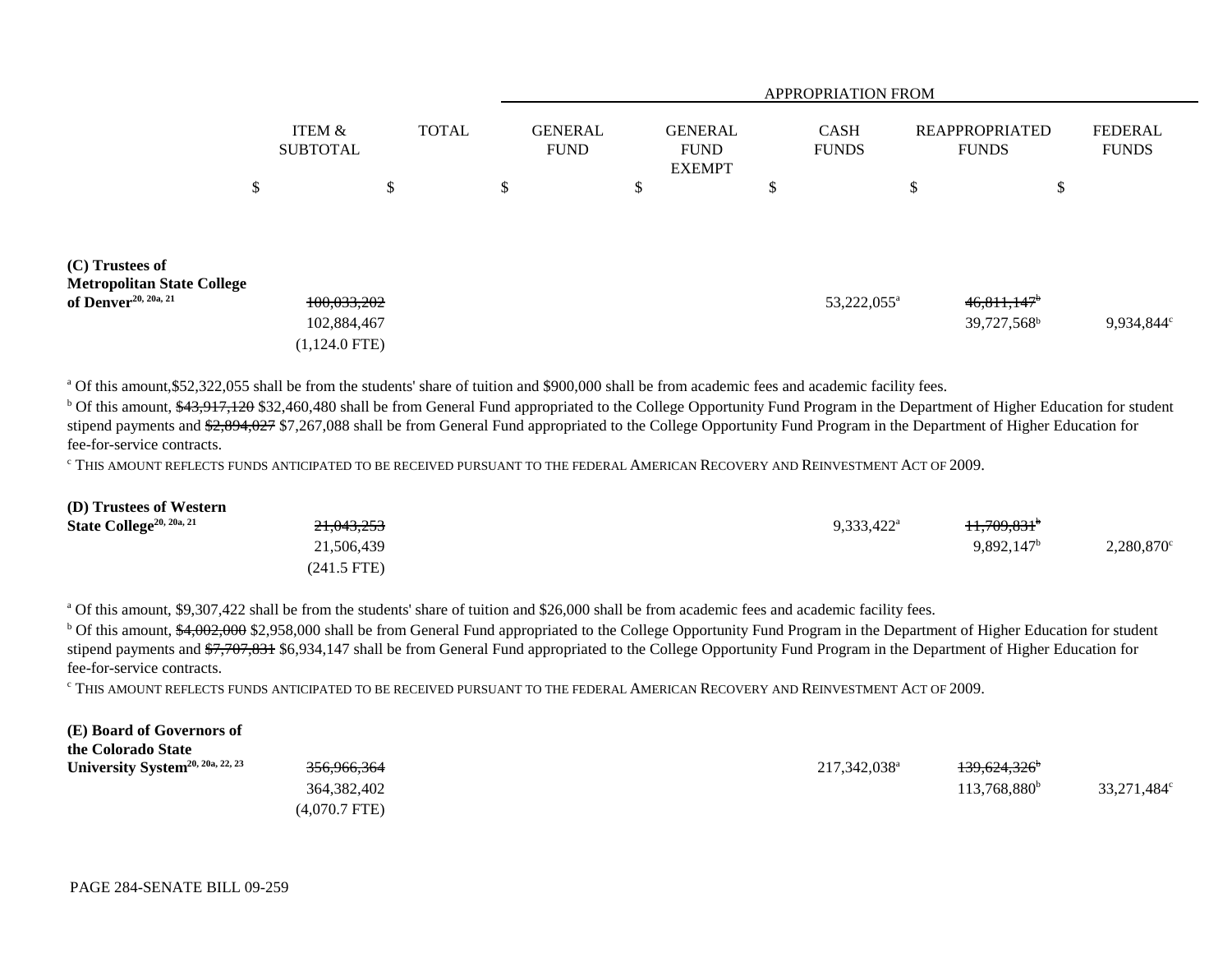|                                      |              | <b>APPROPRIATION FROM</b>     |                               |                             |                                       |                                |  |  |  |
|--------------------------------------|--------------|-------------------------------|-------------------------------|-----------------------------|---------------------------------------|--------------------------------|--|--|--|
| <b>ITEM &amp;</b><br><b>SUBTOTAL</b> | <b>TOTAL</b> | <b>GENERAL</b><br><b>FUND</b> | <b>GENERAL</b><br><b>FUND</b> | <b>CASH</b><br><b>FUNDS</b> | <b>REAPPROPRIATED</b><br><b>FUNDS</b> | <b>FEDERAL</b><br><b>FUNDS</b> |  |  |  |
|                                      |              |                               | <b>EXEMPT</b>                 |                             |                                       |                                |  |  |  |
|                                      |              |                               |                               |                             |                                       |                                |  |  |  |

<sup>a</sup> Of this amount, \$205,265,038 shall be from the students' share of tuition and \$12,077,000 shall be from academic fees and academic facility fees.

<sup>b</sup> Of this amount, \$53,836,560 \$39,792,240 shall be from General Fund appropriated to the College Opportunity Fund Program in the Department of Higher Education for student stipend payments, \$85,617,766 \$73,806,640 shall be from General Fund appropriated to the College Opportunity Fund Program in the Department of Higher Education for fee-for-service contracts, and \$170,000 shall be from moneys appropriated to the Department of Local Affairs from the Local Government Mineral Impact Fund created in Section 34-63-102 (5) (a) (I), C.R.S. The amount from the Local Government Mineral Impact Fund represents a 2008 calendar year grant, and any unexpended balance on June 30, 2008, is intended to roll forward and remain available for expenditure through June 30, 2009.

c THIS AMOUNT REFLECTS FUNDS ANTICIPATED TO BE RECEIVED PURSUANT TO THE FEDERAL AMERICAN RECOVERY AND REINVESTMENT ACT OF 2009.

#### **(F) Trustees of Fort Lewis**

| $\text{College}^{20, 20a, 21}$ | <del>38,081,380</del> | 25,910,454 <sup>a</sup> | <del>12,170,926</del> * |            |
|--------------------------------|-----------------------|-------------------------|-------------------------|------------|
|                                | 38.694.784            |                         | 8,805,822 <sup>b</sup>  | 3,978,508° |
|                                | $(449.3$ FTE)         |                         |                         |            |

<sup>a</sup> Of this amount, \$24,910,454 shall be from the students' share of tuition and \$1,000,000 shall be from academic fees and academic facility fees.

<sup>b</sup> Of this amount, \$7,087,680 \$5,238,720 shall be from General Fund appropriated to the College Opportunity Fund Program in the Department of Higher Education for student stipend payments, \$5,035,246 \$3,519,102 shall be from General Fund appropriated to the College Opportunity Fund Program in the Department of Higher Education for fee-for-service contracts, and \$48,000 shall be from moneys appropriated to the Department of Local Affairs from the Local Government Mineral Impact Fund created in Section 34-63-102 (5) (a) (I), C.R.S. The amount from the Local Government Mineral Impact Fund represents a 2008 calendar year grant, and any unexpended balance on June 30, 2008, is intended to roll forward and remain available for expenditure through June 30, 2009.

c THIS AMOUNT REFLECTS FUNDS ANTICIPATED TO BE RECEIVED PURSUANT TO THE FEDERAL AMERICAN RECOVERY AND REINVESTMENT ACT OF 2009.

| (G) Regents of the                         |                        |                            |                          |             |
|--------------------------------------------|------------------------|----------------------------|--------------------------|-------------|
| University of Colorado <sup>20, 20a,</sup> |                        |                            |                          |             |
|                                            | <del>769,022,524</del> | 567, 263, 574 <sup>a</sup> | 201,758,950 <sup>b</sup> |             |
|                                            | 777,020,554            |                            | $159,761,513^b$          | 49.995.467° |
|                                            | $(6,507.6$ FTE)        |                            |                          |             |

<sup>a</sup> Of this amount, \$526,718,894 shall be from the students' share of tuition, \$22,498,380 shall be from academic fees and academic facility fees, and \$18,046,300 shall be from the Tobacco Litigation Settlement Moneys Health Education Fund pursuant to Section 24-75-1104.5 (1.5) (a) (I), C.R.S.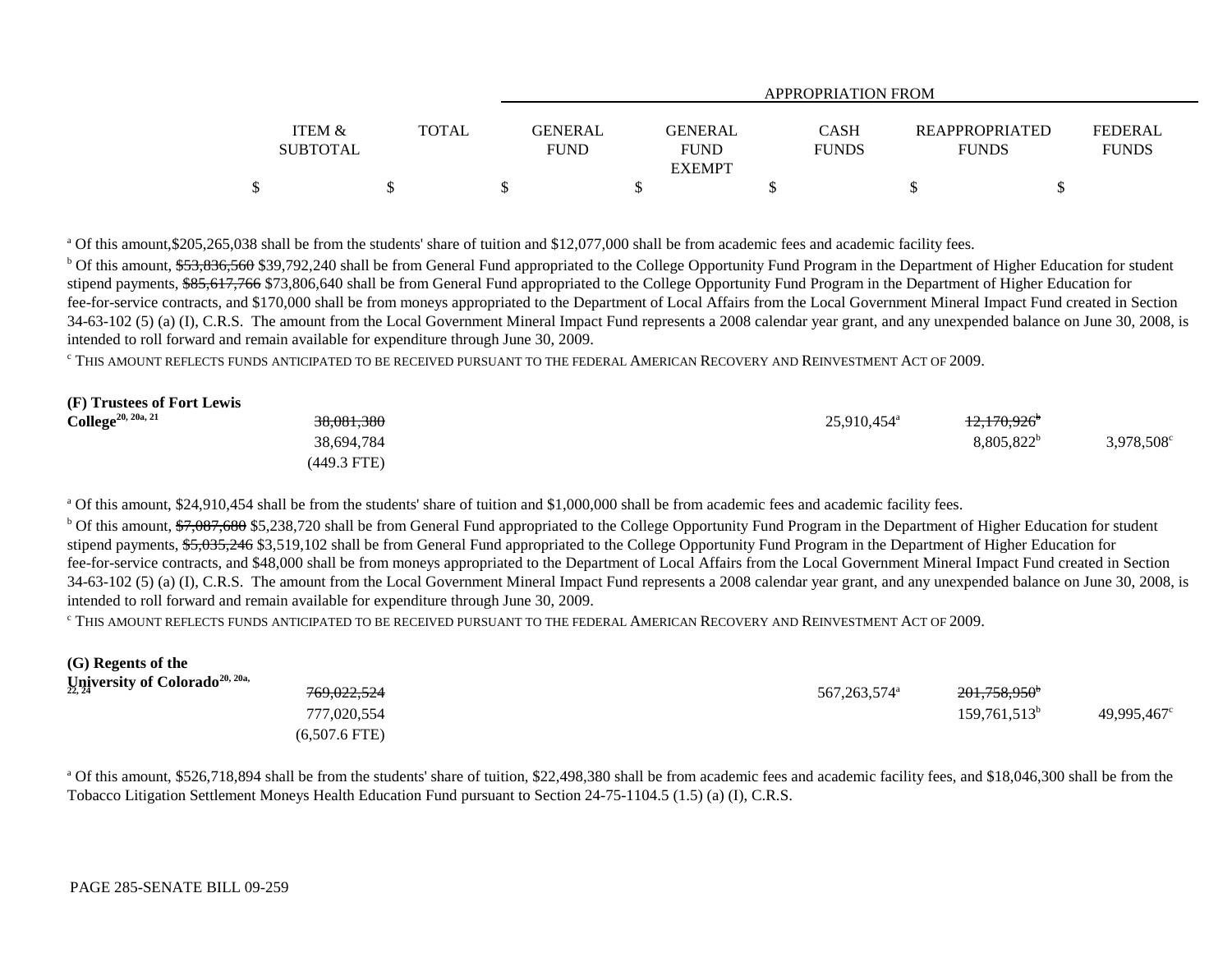|                   |       |                | APPROPRIATION FROM |              |                |                |  |  |  |  |
|-------------------|-------|----------------|--------------------|--------------|----------------|----------------|--|--|--|--|
|                   |       |                |                    |              |                |                |  |  |  |  |
| <b>ITEM &amp;</b> | TOTAL | <b>GENERAL</b> | GENERAL            | <b>CASH</b>  | REAPPROPRIATED | <b>FEDERAL</b> |  |  |  |  |
| <b>SUBTOTAL</b>   |       | <b>FUND</b>    | <b>FUND</b>        | <b>FUNDS</b> | <b>FUNDS</b>   | <b>FUNDS</b>   |  |  |  |  |
|                   |       |                | <b>EXEMPT</b>      |              |                |                |  |  |  |  |
|                   |       |                |                    |              |                |                |  |  |  |  |

<sup>b</sup> Of this amount, \$77,525,640 \$57,301,560 shall be from General Fund appropriated to the College Opportunity Fund Program in the Department of Higher Education for student stipend payments, \$123,575,779 \$101,802,422 shall be from General Fund appropriated to the College Opportunity Fund Program in the Department of Higher Education for fee-for-service contracts, and \$657,531 shall be from moneys appropriated to the Department of Local Affairs from the Local Government Mineral Impact Fund created in Section 34-63-102 (5) (a) (I), C.R.S. The amount from the Local Government Mineral Impact Fund represents a 2008 calendar year grant, and any unexpended balance on June 30, 2008, is intended to roll forward and remain available for expenditure through June 30, 2009.

c THIS AMOUNT REFLECTS FUNDS ANTICIPATED TO BE RECEIVED PURSUANT TO THE FEDERAL AMERICAN RECOVERY AND REINVESTMENT ACT OF 2009.

#### **(H) Trustees of the Colorado School of Mines20,**

| $\mathop{\mathrm{Col}}\nolimits_{20a,\,22}$ rado School of Mines $^{20,1}$ | 82,110,166    | 59,722,909 <sup>a</sup> | 22,387,257 <sup>b</sup> |                     |
|----------------------------------------------------------------------------|---------------|-------------------------|-------------------------|---------------------|
|                                                                            | 82,960,295    |                         | $18,793,625^{\circ}$    | $4,443,761^{\circ}$ |
|                                                                            | $(653.6$ FTE) |                         |                         |                     |

<sup>a</sup> Of this amount, \$58,677,759 shall be from the students' share of tuition and \$150,000 \$1,045,150 shall be from academic fees and academic facility fees.

<sup>b</sup> Of this amount, \$7,429,920 \$5,491,680 shall be from General Fund appropriated to the College Opportunity Fund Program in the Department of Higher Education for student stipend payments and \$14,957,337 \$13,301,945 shall be from General Fund appropriated to the College Opportunity Fund Program in the Department of Higher Education for fee-for-service contracts.

c THIS AMOUNT REFLECTS FUNDS ANTICIPATED TO BE RECEIVED PURSUANT TO THE FEDERAL AMERICAN RECOVERY AND REINVESTMENT ACT OF 2009.

| (I) University of Northern      |                       |                      |                                     |                     |
|---------------------------------|-----------------------|----------------------|-------------------------------------|---------------------|
| Colorado <sup>20, 20a, 22</sup> | <del>95,621,986</del> | $53,196,213^{\circ}$ | 4 <del>2,425,773</del> <sup>b</sup> |                     |
|                                 | 97.282.524            |                      | $35,176,878^b$                      | $8,909,433^{\circ}$ |
|                                 | $(954.9$ FTE)         |                      |                                     |                     |

<sup>a</sup> Of this amount, \$52,398,876 shall be from the students' share of tuition and \$797,337 shall be from academic fees and academic facility fees.

<sup>b</sup> Of this amount, \$21,804,000 \$16,116,000 shall be from General Fund appropriated to the College Opportunity Fund Program in the Department of Higher Education for student stipend payments and \$20,621,773 \$19,060,878 shall be from General Fund appropriated to the College Opportunity Fund Program in the Department of Higher Education for fee-for-service contracts.

c THIS AMOUNT REFLECTS FUNDS ANTICIPATED TO BE RECEIVED PURSUANT TO THE FEDERAL AMERICAN RECOVERY AND REINVESTMENT ACT OF 2009.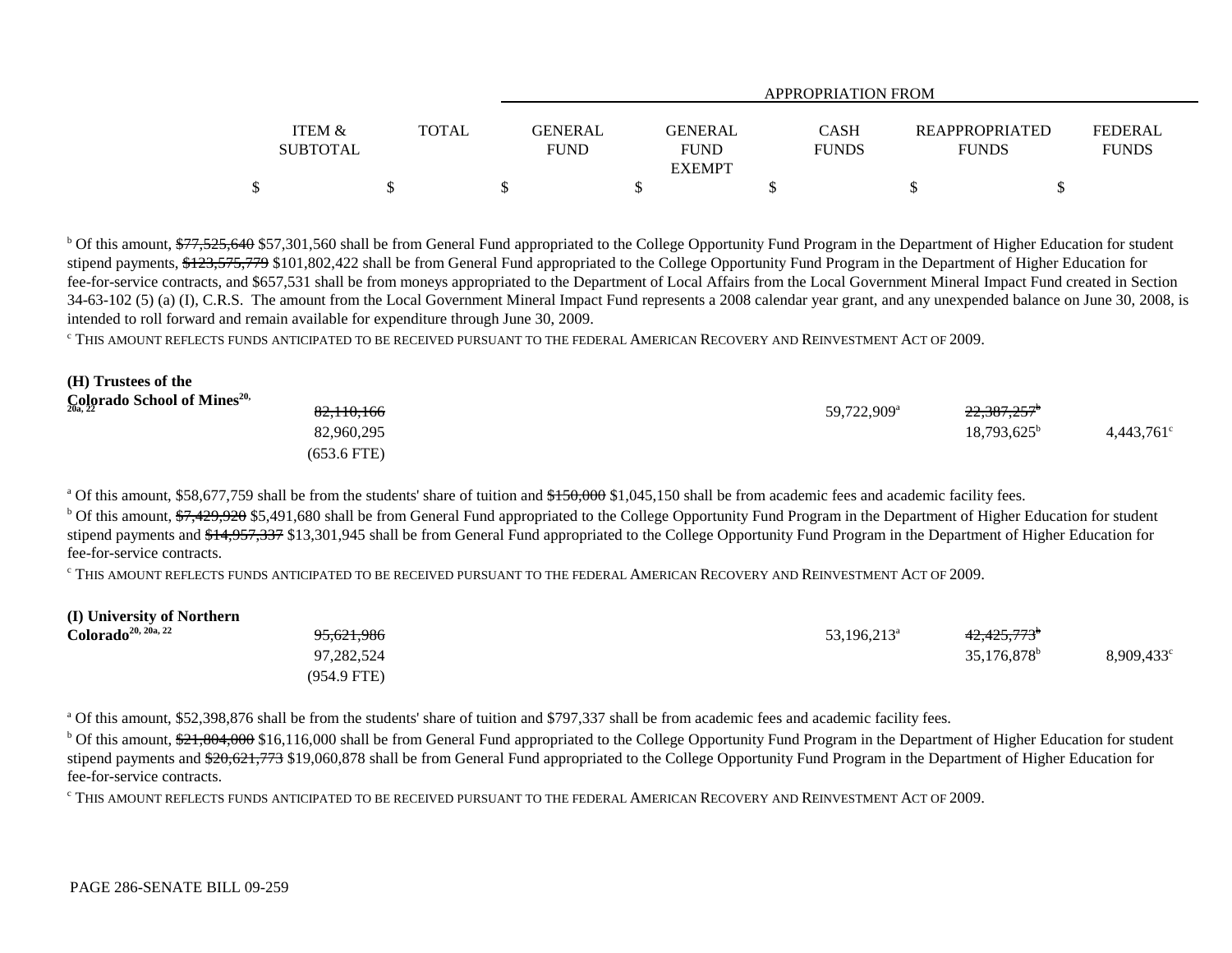|                                                                                                                                                           | APPROPRIATION FROM                              |              |    |                               |    |                                                |        |                             |                                                        |                                |
|-----------------------------------------------------------------------------------------------------------------------------------------------------------|-------------------------------------------------|--------------|----|-------------------------------|----|------------------------------------------------|--------|-----------------------------|--------------------------------------------------------|--------------------------------|
|                                                                                                                                                           | ITEM &<br><b>SUBTOTAL</b>                       | <b>TOTAL</b> |    | <b>GENERAL</b><br><b>FUND</b> |    | <b>GENERAL</b><br><b>FUND</b><br><b>EXEMPT</b> |        | <b>CASH</b><br><b>FUNDS</b> | <b>REAPPROPRIATED</b><br><b>FUNDS</b>                  | <b>FEDERAL</b><br><b>FUNDS</b> |
|                                                                                                                                                           | \$<br>\$                                        |              | \$ |                               | \$ |                                                | ₫<br>Ф |                             | \$<br>\$                                               |                                |
| (J) State Board for<br><b>Community Colleges and</b><br><b>Occupational Education</b><br><b>State System Community</b><br>$\text{Colleges}^{20, 20a, 25}$ | 287, 461, 464<br>293,122,664<br>$(4,720.0$ FTE) |              |    |                               |    |                                                |        | 149,303,921 <sup>a</sup>    | $138,157,543$ <sup>b</sup><br>118,518,738 <sup>b</sup> | 25,300,005°                    |

<sup>a</sup> Of this amount, \$143,458,181 shall be from the students' share of tuition and \$5,845,740 shall be from academic fees and academic facility fees.

<sup>b</sup> Of this amount, \$111,578,520 \$82,471,080 shall be from General Fund appropriated to the College Opportunity Fund Program in the Department of Higher Education for student stipend payments, \$25,079,023 \$34,547,658 shall be from General Fund appropriated to the College Opportunity Fund Program in the Department of Higher Education for fee-for-service contracts, and \$1,500,000 shall be from moneys appropriated to the Department of Local Affairs from the Local Government Mineral Impact Fund created in Section 34-63-102 (5) (a) (I), C.R.S., for faculty and the development of community college-level curricula on alternative, renewable, and existing energies. c THIS AMOUNT REFLECTS FUNDS ANTICIPATED TO BE RECEIVED PURSUANT TO THE FEDERAL AMERICAN RECOVERY AND REINVESTMENT ACT OF 2009.

# 1,821,918,340

## 1,850,913,302

**(6) LOCAL DISTRICT JUNIOR COLLEGEGRANTS PURSUANT TOSECTION 23-71-301, C.R.S.<sup>26</sup>** 15,285,433 15,285,433  $15,890,257$   $12,601,934$   $3,288,323^4$ 

a THIS AMOUNT REFLECTS FUNDS ANTICIPATED TO BE RECEIVED PURSUANT TO THE FEDERAL AMERICAN RECOVERY AND REINVESTMENT ACT OF 2009.

|                            | (7) DIVISION OF OCCUPATIONAL EDUCATION |            |           |
|----------------------------|----------------------------------------|------------|-----------|
| (C) Area Vocational School |                                        |            |           |
| <b>Support</b>             | <del>10,776,148</del>                  | 10,776,148 |           |
|                            | 11,202,546                             | 8,505,528  | 2,697,018 |